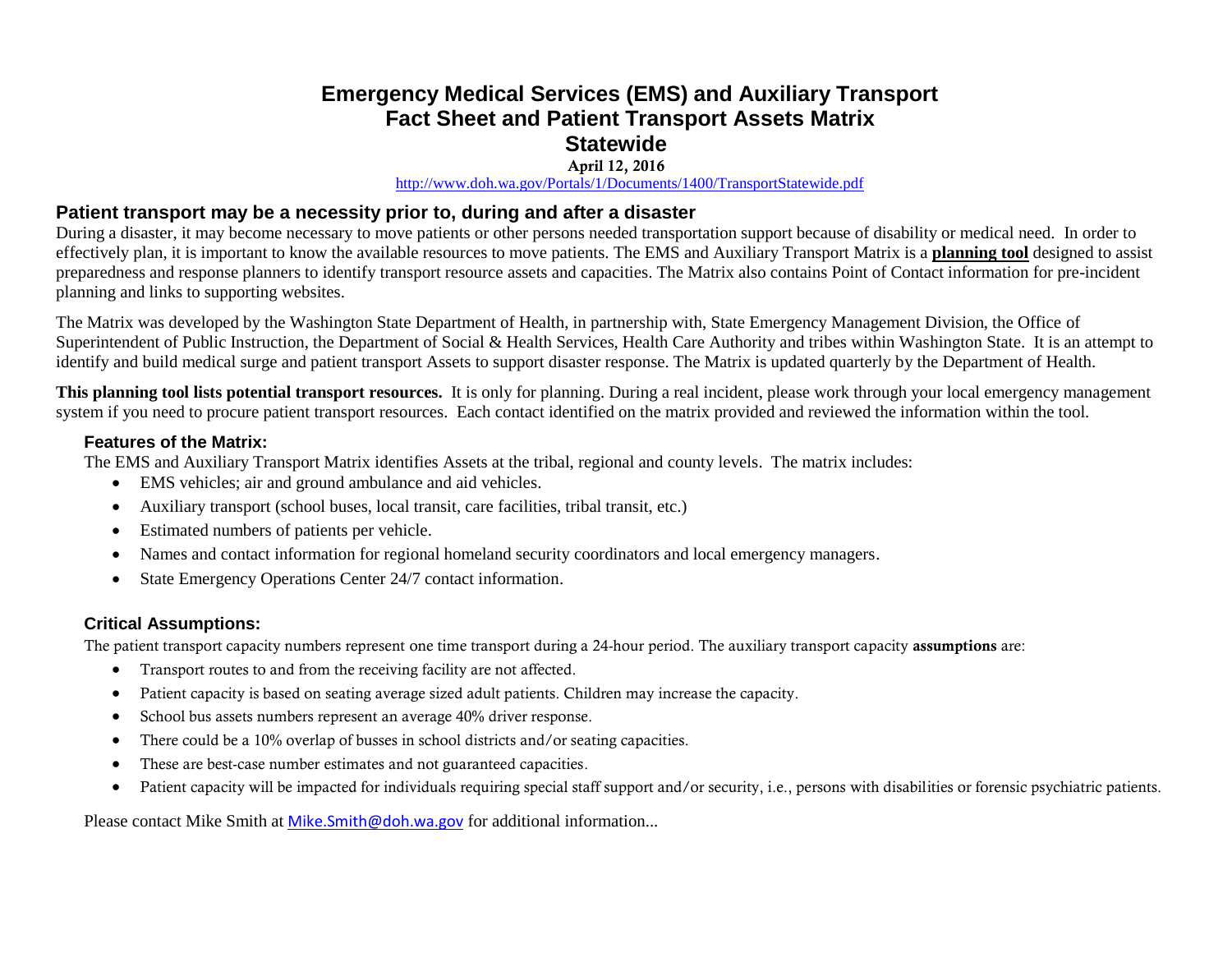| Washington State EMS Patient and Auxiliary Patient Transport Assets and Capacities - April 12, 2016 |                            |                        |                                                                             |                                                     |                                          |                                                 |                                                                                        |                                 |                                                                                                                          |
|-----------------------------------------------------------------------------------------------------|----------------------------|------------------------|-----------------------------------------------------------------------------|-----------------------------------------------------|------------------------------------------|-------------------------------------------------|----------------------------------------------------------------------------------------|---------------------------------|--------------------------------------------------------------------------------------------------------------------------|
|                                                                                                     |                            |                        | Number of Vehicles that May Be Available                                    |                                                     |                                          |                                                 | Number of Patients that May Be Transportedii                                           |                                 |                                                                                                                          |
| County, Tribe,<br><b>Agency, Other</b>                                                              | Ground<br><b>Ambulance</b> | Aid<br><b>Vehicles</b> | <b>County</b><br><b>Auxiliary</b><br><b>Transportill</b><br><b>Vehicles</b> | <b>Total</b><br><b>Transport</b><br><b>Vehicles</b> | Ground<br><b>Ambulance</b><br>Patientsiv | Aid<br>Vehicles <sup>v</sup><br><b>Patients</b> | <b>County</b><br><b>Auxiliary</b><br><b>Transport</b> <sup>vi</sup><br><b>Patients</b> | <b>Total</b><br><b>Patients</b> | <b>Emergency Management Contacts</b><br>Name, Email, Work Phone, 24/7 Phone                                              |
| <b>Island, San</b><br>Juan, Skagit,<br>Snohomish,<br>Whatcom                                        | 274                        | 171                    | 955                                                                         | 1,400                                               | 822                                      | 171                                             | 45626                                                                                  | 46,619                          | Jason Biermann<br>jason.biermann@snoco.org<br>$(425)$ 388-5068<br>425-407-3900                                           |
| Clallam,<br>Jefferson,<br><b>Kitsap</b>                                                             | 117                        | 27                     | 314                                                                         | 458                                                 | 351                                      | 27                                              | 15,293                                                                                 | 15,671                          | Mike Gordon<br>mgordon@co.kitsap.wa.us<br>360-307-5871<br>360-307-5400                                                   |
| <b>Grays Harbor,</b><br>Lewis, Mason,<br>Pacific,<br>Thurston,                                      | 178                        | 188                    | 599                                                                         | 965                                                 | 534                                      | 188                                             | 31,421                                                                                 | 32,143                          | Sandy Johnson<br>johnsons@co.thurston.wa.us<br>360-867-2800<br>360-704-2740                                              |
| Clark, Cowlitz,<br>Skamania,<br><b>Wahkiakum</b>                                                    | 94                         | 109                    | 674                                                                         | 877                                                 | 282                                      | 109                                             | 29,912                                                                                 | 30,303                          | Scott Johnson<br>scott.johnson@clark.wa.gov<br>cresaemergencymanagement@clar<br>k.wa.gov<br>360-992-6286<br>360-696-4461 |
| <b>Pierce</b>                                                                                       | 134                        | 136                    | 836                                                                         | 1,106                                               | 402                                      | 136                                             | 28,376                                                                                 | 28,914                          | Norma Pancake<br>npancak@co.pierce.wa.us<br>(253) 798-7722<br>253-798-7470                                               |
| <b>King</b>                                                                                         | 344                        | 210                    | 3615                                                                        | 4,169                                               | 1,032                                    | 210                                             | 141,086                                                                                | 142,328                         | Walt Hubbard<br>Walt.Hubbard@kingcounty.gov<br>206-205-4060<br>206-423-6119                                              |
| Chelan,<br>Douglas,<br>Grant,<br>Kittitas,<br><b>Okanogan</b>                                       | 98                         | 136                    | 554                                                                         | 791                                                 | 294                                      | 136                                             | 29,295                                                                                 | 29,761                          | <b>Grant County Duty Officer</b><br>509.237.2598<br>ecc@grantcountywa.gov                                                |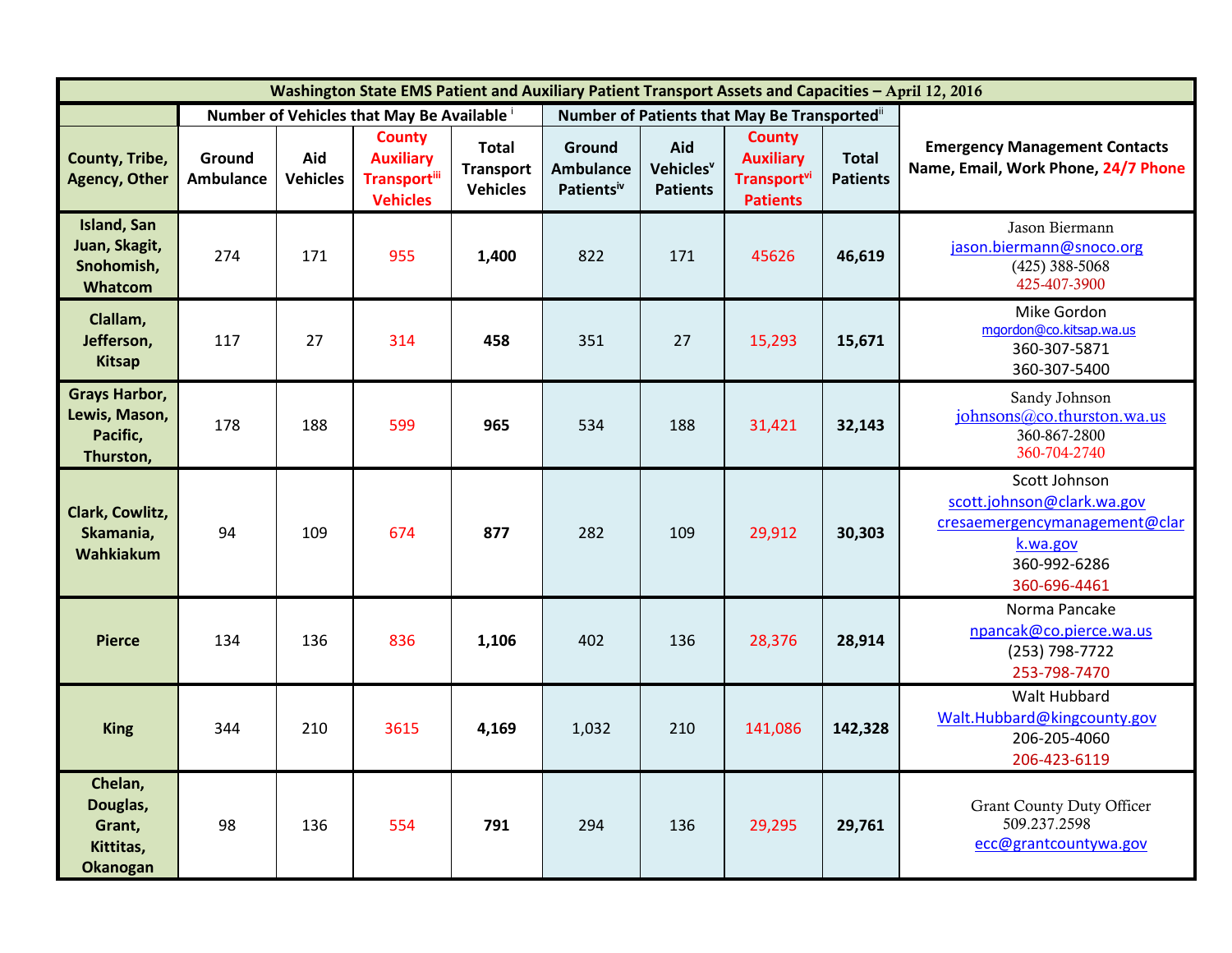| Washington State EMS Patient and Auxiliary Patient Transport Assets and Capacities - April 12, 2016                   |                            |                        |                                                                             |                                                     |                                                      |                                                 |                                                                                 |                                 |                                                                                                                                                                                                                                                                                           |
|-----------------------------------------------------------------------------------------------------------------------|----------------------------|------------------------|-----------------------------------------------------------------------------|-----------------------------------------------------|------------------------------------------------------|-------------------------------------------------|---------------------------------------------------------------------------------|---------------------------------|-------------------------------------------------------------------------------------------------------------------------------------------------------------------------------------------------------------------------------------------------------------------------------------------|
|                                                                                                                       |                            |                        | Number of Vehicles that May Be Available i                                  |                                                     |                                                      |                                                 | Number of Patients that May Be Transported"                                     |                                 |                                                                                                                                                                                                                                                                                           |
| County, Tribe,<br><b>Agency, Other</b>                                                                                | Ground<br><b>Ambulance</b> | Aid<br><b>Vehicles</b> | <b>County</b><br><b>Auxiliary</b><br><b>Transportill</b><br><b>Vehicles</b> | <b>Total</b><br><b>Transport</b><br><b>Vehicles</b> | Ground<br><b>Ambulance</b><br>Patients <sup>iv</sup> | Aid<br>Vehicles <sup>v</sup><br><b>Patients</b> | <b>County</b><br><b>Auxiliary</b><br>Transport <sup>vi</sup><br><b>Patients</b> | <b>Total</b><br><b>Patients</b> | <b>Emergency Management Contacts</b><br>Name, Email, Work Phone, 24/7 Phone                                                                                                                                                                                                               |
| Benton,<br>Franklin,<br>Klickitat,<br>Walla Walla,<br>Yakima                                                          | 114                        | 138                    | 887                                                                         | 1,139                                               | 342                                                  | 138                                             | 33,604                                                                          | 34,084                          | Sean Davis<br>sdavis@co.franklin.wa.us<br>509-545-3546<br>509-545-3510                                                                                                                                                                                                                    |
| Adams,<br>Asotin,<br>Columbia,<br>Ferry,<br>Garfield,<br>Lincoln, Pend<br>Oreille,<br>Spokane,<br>Stevens,<br>Whitman | 128                        | 300                    | 1,247                                                                       | 1,675                                               | 384                                                  | 300                                             | 82,804                                                                          | 83,488                          | Ed Lewis<br>elewis@spokanecounty.org<br>509-477-2204<br>509-532-8931                                                                                                                                                                                                                      |
| <b>Department</b><br>of Emergency<br><b>Management</b>                                                                |                            |                        |                                                                             |                                                     |                                                      |                                                 |                                                                                 |                                 | John Ufford<br>John.ufford@mil.wa.gov<br>253-512-7052<br><b>State EOC 24/7 Phone</b><br>$(1-800-258-5990)$                                                                                                                                                                                |
| <b>Health Care</b><br><b>Authority</b><br>(HCA) Medical<br><b>Transportation</b><br>Sub<br>contractors                |                            |                        | 1,267                                                                       | 1,267                                               |                                                      |                                                 | 8,332                                                                           | 8,332                           | Paul Meury<br>paul.meury@hca.wa.gov<br>(360) 725-1317<br>Stephen Riehl,<br>stephen.riehl@hca.wa.gov<br>360-725-1441<br>Hopelink<br>425-943-6766 (24/7)<br>dbuckley@hope-link.org<br><b>Contact information for Regional</b><br>Brokers is located within the Regional<br>Planning matrix. |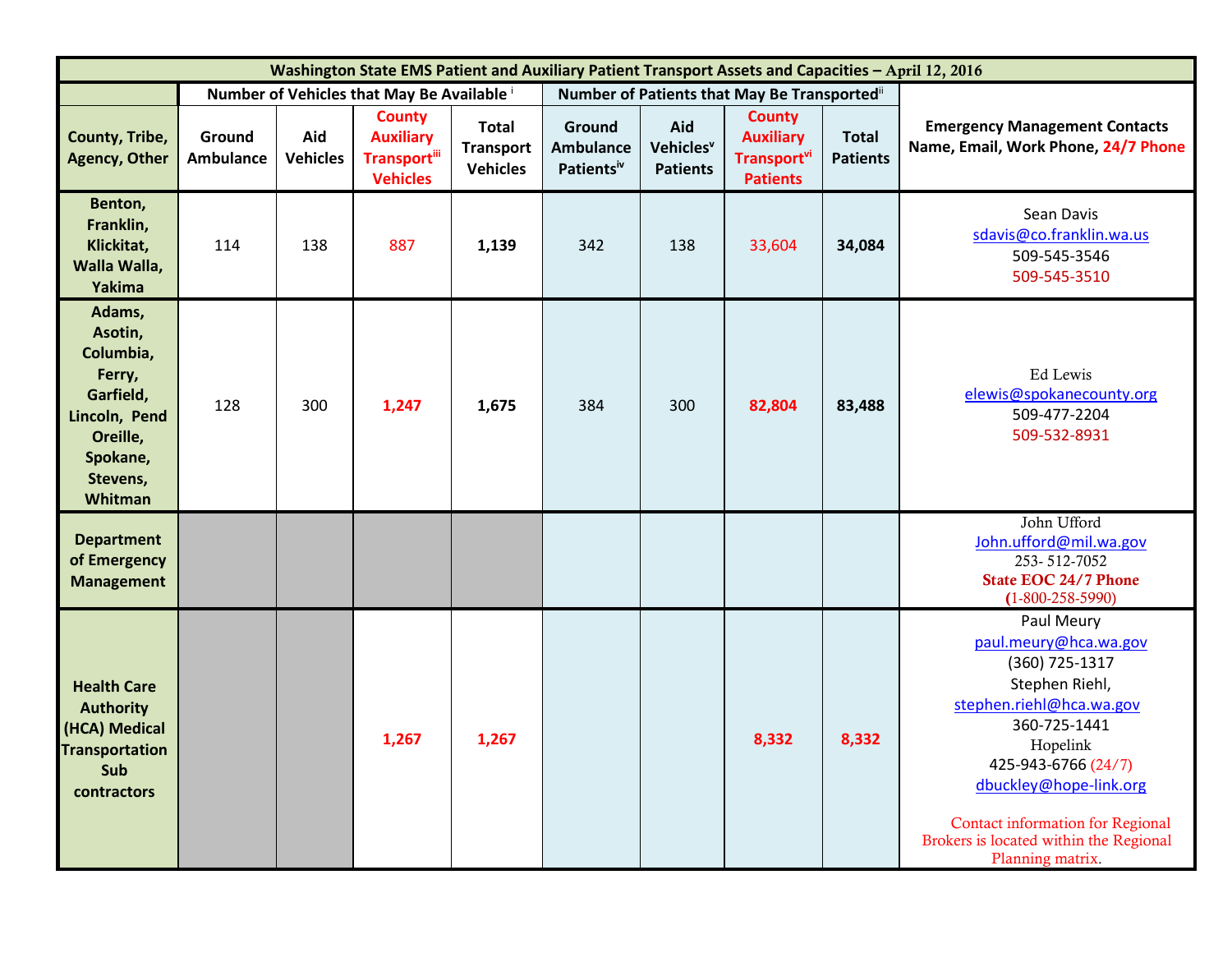| Washington State EMS Patient and Auxiliary Patient Transport Assets and Capacities - April 12, 2016 |                            |                        |                                                                             |                                              |                                                             |                                                 |                                                                                 |                                 |                                                                                                                                  |
|-----------------------------------------------------------------------------------------------------|----------------------------|------------------------|-----------------------------------------------------------------------------|----------------------------------------------|-------------------------------------------------------------|-------------------------------------------------|---------------------------------------------------------------------------------|---------------------------------|----------------------------------------------------------------------------------------------------------------------------------|
|                                                                                                     |                            |                        | Number of Vehicles that May Be Available                                    |                                              | Number of Patients that May Be Transportedii                |                                                 |                                                                                 |                                 |                                                                                                                                  |
| County, Tribe,<br><b>Agency, Other</b>                                                              | Ground<br><b>Ambulance</b> | Aid<br><b>Vehicles</b> | <b>County</b><br><b>Auxiliary</b><br><b>Transportill</b><br><b>Vehicles</b> | Total<br><b>Transport</b><br><b>Vehicles</b> | <b>Ground</b><br><b>Ambulance</b><br>Patients <sup>iv</sup> | Aid<br>Vehicles <sup>v</sup><br><b>Patients</b> | <b>County</b><br><b>Auxiliary</b><br>Transport <sup>vi</sup><br><b>Patients</b> | <b>Total</b><br><b>Patients</b> | <b>Emergency Management Contacts</b><br>Name, Email, Work Phone, 24/7 Phone                                                      |
| <b>DSHS</b><br><b>Statewide</b>                                                                     |                            |                        | 162                                                                         | 162                                          |                                                             |                                                 | 1,457                                                                           | 1,457                           | Sue Bush<br>BushSA@dshs.wa.gov<br>(360) 902-8159<br>(360) 239-5419<br>Zane (Tim) Scott<br>Zane.scott@dshs.wa.gov<br>360-664-6029 |
| <b>Tribes</b>                                                                                       | 19                         | $\overline{4}$         | 239                                                                         | 262                                          | 57                                                          | $\overline{4}$                                  | 5,450                                                                           | 5,511                           | <b>Statewide Regional Totals (includes</b><br>tribes within each region)                                                         |
| <b>Air Statewide</b>                                                                                |                            |                        |                                                                             | 54                                           |                                                             |                                                 |                                                                                 | 108                             |                                                                                                                                  |
| <b>TOTALS</b><br><b>STATEWIDE</b>                                                                   | 1,507                      | 1,418                  | 11,349                                                                      | 14,331                                       | 4,500                                                       | 1,418                                           | 452,656                                                                         | 450,387                         |                                                                                                                                  |
|                                                                                                     |                            |                        |                                                                             |                                              |                                                             |                                                 |                                                                                 |                                 |                                                                                                                                  |
| <b>Confederated</b><br><b>Tribes of the</b><br><b>Colville</b>                                      | $\overline{4}$             | $\mathbf 0$            | 39                                                                          | 43                                           | 12                                                          | $\mathbf{0}$                                    | 2,360                                                                           | 2,372                           | Chris McCuen<br>Chris.McCuen@colvilletribes.com<br>509-634-2446<br>509-634-1199                                                  |
| <b>Kalispel Tribe</b>                                                                               | $\mathbf{1}$               | 4                      | 6                                                                           | 11                                           | 3                                                           | $\overline{4}$                                  | 178                                                                             | 185                             | Jim Wynecoop<br>jwynecoop@kalispeltribe.com<br>509 999 7066                                                                      |
| <b>Makah Tribal</b><br><b>Council</b>                                                               | 3                          | $\mathbf 0$            | 5                                                                           | 8                                            | 9                                                           | $\mathbf{0}$                                    | 240                                                                             | 249                             | Louise Smith<br>louise.smith@makah.com<br>360-645-2481                                                                           |
| Quinault<br><b>Nation</b><br><b>Ambulance</b>                                                       | 4                          | $\mathbf{0}$           | 3                                                                           | $\overline{7}$                               | 12                                                          | $\mathbf{0}$                                    | 186                                                                             | 198                             | Lisa Hall Ihall@quinault.org<br>Rich Bly rbly@quinault.org<br>360-580-1178                                                       |
| <b>Spokane Tribe</b>                                                                                | 4                          | 0                      | 19                                                                          | 23                                           | 12                                                          | $\mathbf 0$                                     | 935                                                                             | 947                             | <b>Ron Samuels</b><br>rons@spokanetribe.com<br>509 625 3512                                                                      |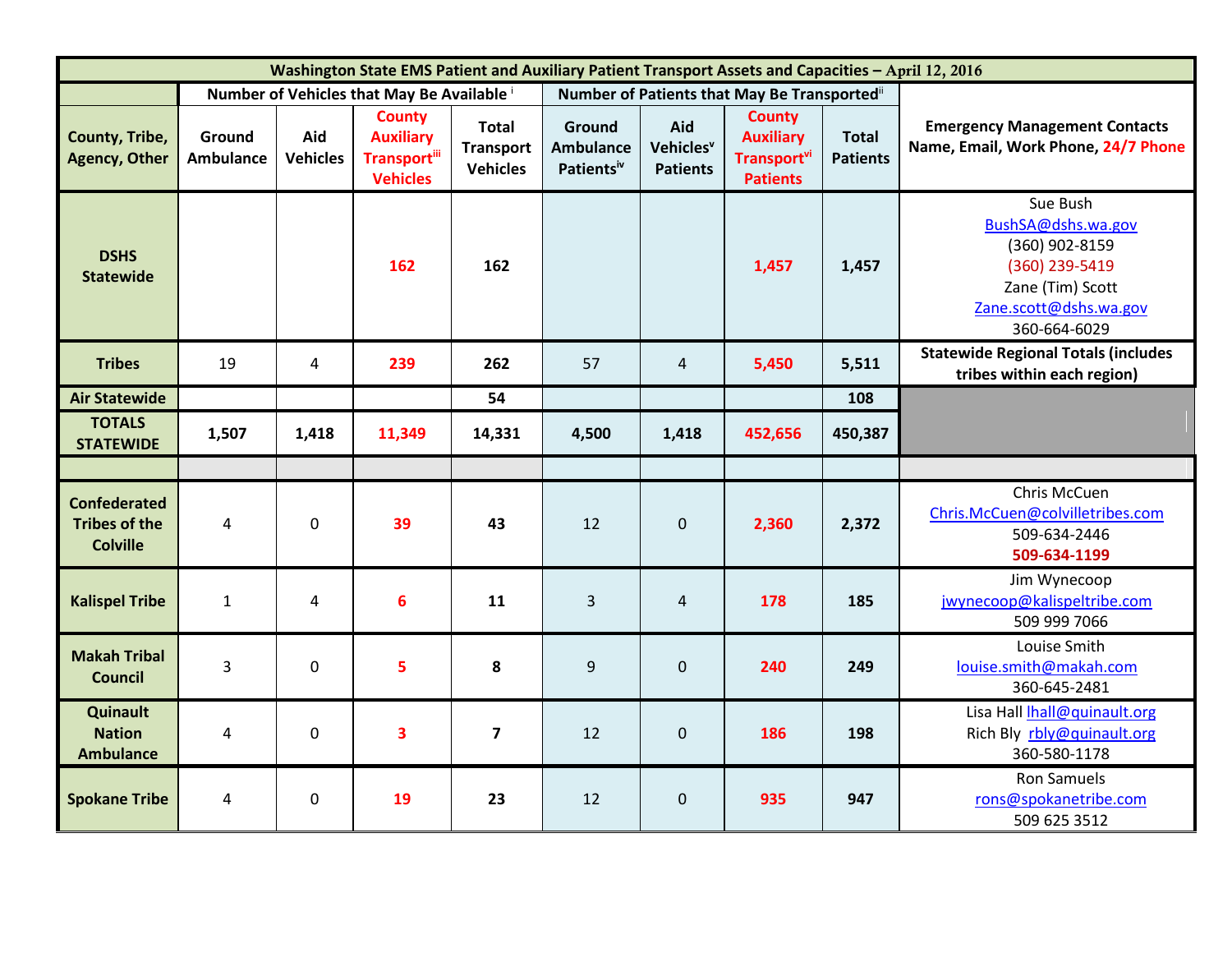| Washington State EMS Patient and Auxiliary Patient Transport Assets and Capacities - April 12, 2016 |                            |                        |                                                                              |                                                     |                                                      |                                                 |                                                                                 |                                 |                                                                             |
|-----------------------------------------------------------------------------------------------------|----------------------------|------------------------|------------------------------------------------------------------------------|-----------------------------------------------------|------------------------------------------------------|-------------------------------------------------|---------------------------------------------------------------------------------|---------------------------------|-----------------------------------------------------------------------------|
|                                                                                                     |                            |                        | Number of Vehicles that May Be Available i                                   |                                                     |                                                      |                                                 | Number of Patients that May Be Transported i                                    |                                 |                                                                             |
| County, Tribe,<br><b>Agency, Other</b>                                                              | Ground<br><b>Ambulance</b> | Aid<br><b>Vehicles</b> | <b>County</b><br><b>Auxiliary</b><br><b>Transport</b> iii<br><b>Vehicles</b> | <b>Total</b><br><b>Transport</b><br><b>Vehicles</b> | Ground<br><b>Ambulance</b><br>Patients <sup>iv</sup> | Aid<br>Vehicles <sup>v</sup><br><b>Patients</b> | <b>County</b><br><b>Auxiliary</b><br>Transport <sup>vi</sup><br><b>Patients</b> | <b>Total</b><br><b>Patients</b> | <b>Emergency Management Contacts</b><br>Name, Email, Work Phone, 24/7 Phone |
| <b>Confederated</b><br><b>Tribes and</b><br><b>Bands of the</b><br>Yakama<br><b>Nation</b>          | $\overline{3}$             | $\Omega$               | 5                                                                            | 8                                                   | 9                                                    | $\overline{0}$                                  | 94                                                                              | 103                             | James Shike<br>jshike@yakama.com<br>509 865 5121<br>509-834-5340            |
| <b>British</b><br><b>Columbia</b><br><b>Ambulance</b><br><b>Service</b>                             | 478                        | 62                     |                                                                              | 549                                                 | 1,434                                                | 62                                              |                                                                                 | 1,514                           | Rod Salem<br>Rod.Salem@gov.bc.ca<br>$(604) 660 - 1386$                      |
| Idaho                                                                                               | 793                        |                        |                                                                              | 793                                                 | 2,379                                                |                                                 |                                                                                 | 2,379                           | Wayne Denny<br>Dennyw@dhw.idaho.gov<br>$(208)$ 334-4000                     |
| Oregon                                                                                              | 571<br>Ground<br>49 Air    | 45                     | 5,960                                                                        | 646                                                 | 1,812                                                |                                                 | 268,534                                                                         | 1,896                           | Larry D Torris<br>larry.d.torris@dhsoha.state.or.us<br>(971) 673-0538       |

**EMS licensed vehicles data from the ILRS EMS Resources Report April 1, 2016 School District[s http://www.mrsc.org/subjects/governance/spd/spd-schlst.aspx](http://www.mrsc.org/subjects/governance/spd/spd-schlst.aspx) School Buses within districts<https://eds.ospi.k12.wa.us/BusDepreciation/default.aspx?pageName=busSearch>**

**<sup>i</sup> Aid Vehicles, <http://apps.leg.wa.gov/rcw/default.aspx?cite=18.73.180>and<http://apps.leg.wa.gov/wac/default.aspx?cite=246-976-300>**

**ii Air ambulance, fixed/rotary wing, is a statewide resource. There are 20 fixed wings and 34 rotary wings.**

**ii Air ambulance may average 2 patients per flight, total statewide = 108.**

**iii Adult seating capacity includes buses, vans, trailers, etc.**

**iv 3 patients per vehicle, each transport**

**<sup>v</sup> 1 patient per vehicle, each transport**

**vi Adult seating capacity. Includes buses, vans, trailers, etc.**

# **NOTE:**

 $\overline{a}$ 

 The Health Care Authority (HCA) non-emergency medical transport contracted transportation brokers are an important resource responding to special needs or "at-risk and vulnerable populations". These transportation brokers subcontract with a range of medical transport provider resources and move patients daily e.g. wheel chair users, dialysis patients, respiratory, etc. to and from